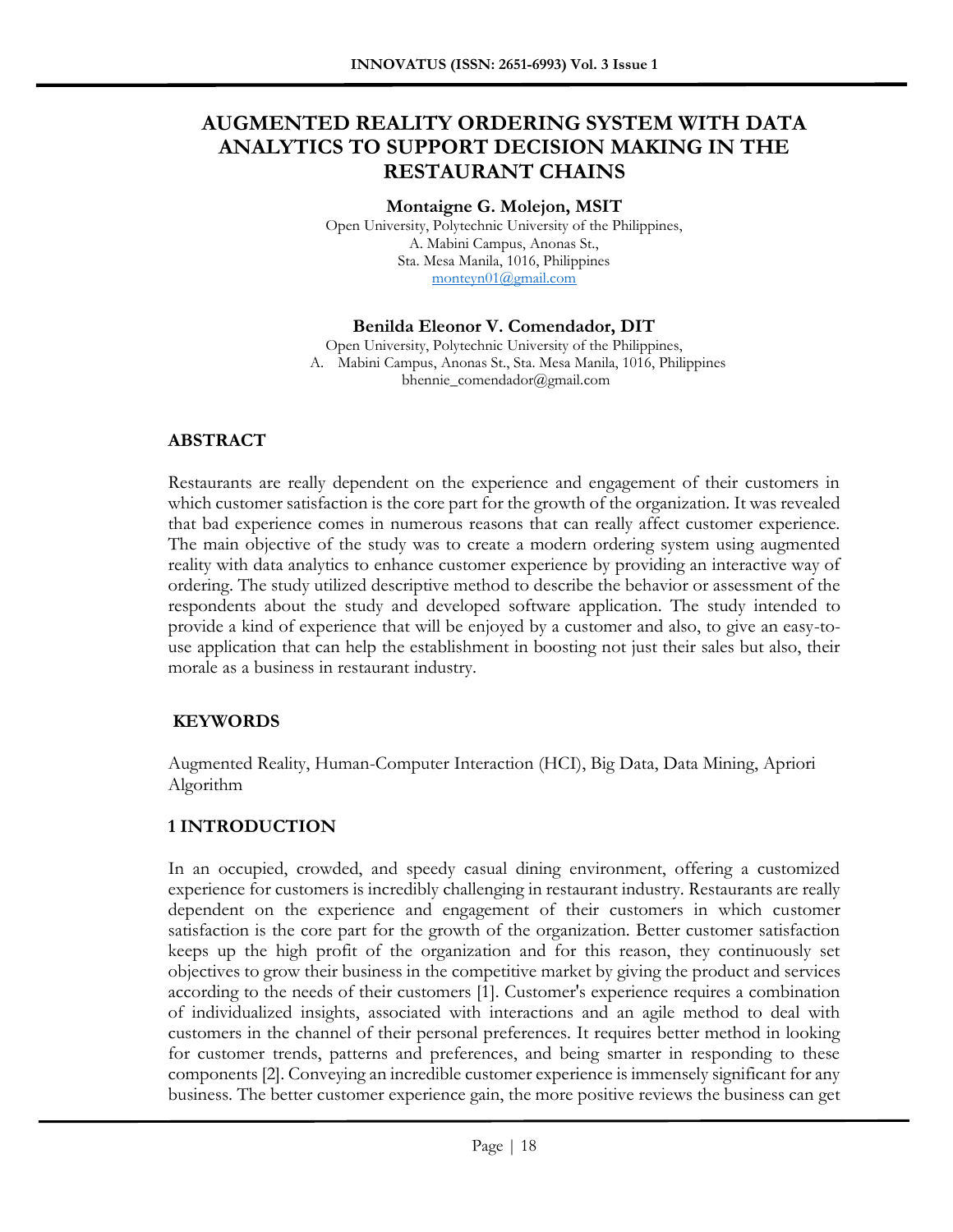while simultaneously decreasing the customer complaints. Similarly, customer services refer to particular touch points inside the customers experience when they request and receives assistant help in which for instance calling an administrator to demand for a refund or associating through email with a service provider [3].

The manual way of ordering became the way to reveal that there were issues being encountered by customers from choosing food up to willingness to order that can really affect customer experience. The identified current issues that affects every customer's experiences and satisfaction when they visit a restaurant are the following: (1) customer lacks idea about the menu because of a large number of dishes which consumes time in choosing their order that resulted to having bad orders; (2) based on every customer's experiences, they order the same dishes every time they visit a restaurant due to lack of knowledge about other meals; (3) failing to know the specialty of a particular restaurant; (4) it has also happened to every customer's experiences that they see a very tasty image of food on the paper-based menu but the food does not look same on the image once the orders are served to them that can give negative feedback to the brand of the restaurant. This gives negative impression in customers side since the visual composition of food is the key element that really affects customers perception; (5) no information about primary ingredients of the meal to know if it's appropriate to their health in which there are instances that customers are concern about the diet and nutrition and food allergies; (6) there was no information if the meal they ordered is available or not. This will consume time because the waiter will return to the customer and will ask again the replacement. (7) and lastly, customers spending long time standing on the queue to order.

Out of all these reasons, the study focuses on enhancing the quality of customer experience in ordering in which the study suggested to develop a human-computer interaction (HCI) interface using augmented reality (AR) with data analytics to provide customers a wonderful dining experience in ordering by easily seeing the food in a 3-dimensional (3D) model, helping them to have a better idea of what the food would be like in reality. The proposed solution will design, implement and use interactive interfaces to encompasses not only for ease of use, but also new interaction techniques for supporting customer experiences, tasks and providing better access to information of meals which will create more powerful form of communication. The proposed solution can suggest best combination of food while browsing on the menu screen with the help of apriori algorithm. The algorithm will help customers to know best menu-pairings from different menu categories which will be based from the customers past preferences. In order to improve customer's convenience in ordering that instead falling in line and waiting, customers can place their orders on the proposed AR application which will be sent directly to the kitchen in real time to save their time and effort.

# **2 LITERATURE REVIEW**

## **2.1 Augmented Reality**

Augmented reality was identified in a broader idea called mediated reality, in which the perspective of the reality is altered by a computer [4]. As shown in figure 1, the augmented reality combines digital elements with the real-world environment where elements perceive as part of the real environment [5].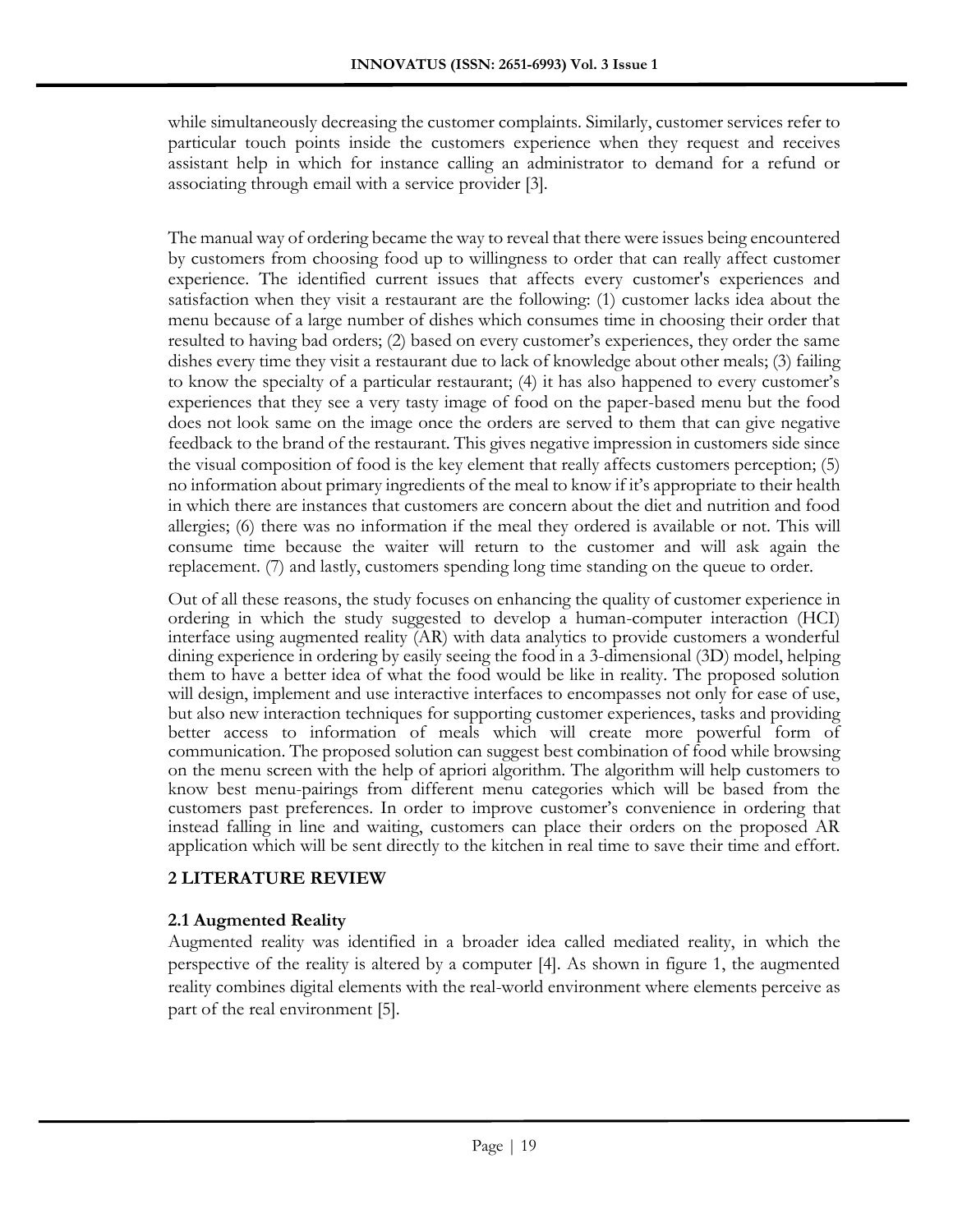

**Figure 1. Augmented Reality Combines Reality with Digital Content (3D Graphics)**

Augmented reality enables customers to see an advanced overlay of virtual objects in a 2D or 3D image into their surroundings through specialized devices such as the smartphone or AR glasses. In the most recent decade, touchscreen changed the world of technology. It was predicted that in the future, using augmented reality could soon be the next "touch-screen" of a person's future multi-touch main screen [6]. Augmented reality can be used on different devices such as: glasses, screens, mobile phones, handheld devices and head-mounted displays. The following components of AR are: (1) cameras/sensors, (2) processing, (3) projection, and (4) reflection. Cameras or sensors are the first component who interacts to the user's needs and collects data for processing. Camera that built on a device are scanning the environment which can pinpoint physical objects and generate 3D models. Processing has an algorithm on how to process correctly the collected data from user's interaction. Like a mini computer, it depends to the device specifications to be able to measure up angle, speed, orientation in space, etc. Projection is said to be the result of processing. It can now display the result in digital content form onto the screen view. Reflection refers to the reflection of light to camera and to the user's eye which help to view virtual objects. The objective of such reflection paths is to play out an appropriate image alignment [7].

## **2.2 Human Computer Interaction (HCI) with Augmented Reality**

Human computer interaction is considered as a field of research when it comes in behavioral science, computer science, etc. It requires knowledge support from the machine that has techniques embedded with operating systems, computer graphics and programming languages while human in the side are cognitive psychology, linguistics, etc. to improve the interaction between human and computer.

One of the applications of HCI in different fields is the augmented reality. In the current technological innovations, AR is rising as one of the most dominant advances in the field of computer science. It has included another dimension in the world of computing. With its capacity of superimposition, it has been adding to sciences, sports, commercial and so many more fields [8].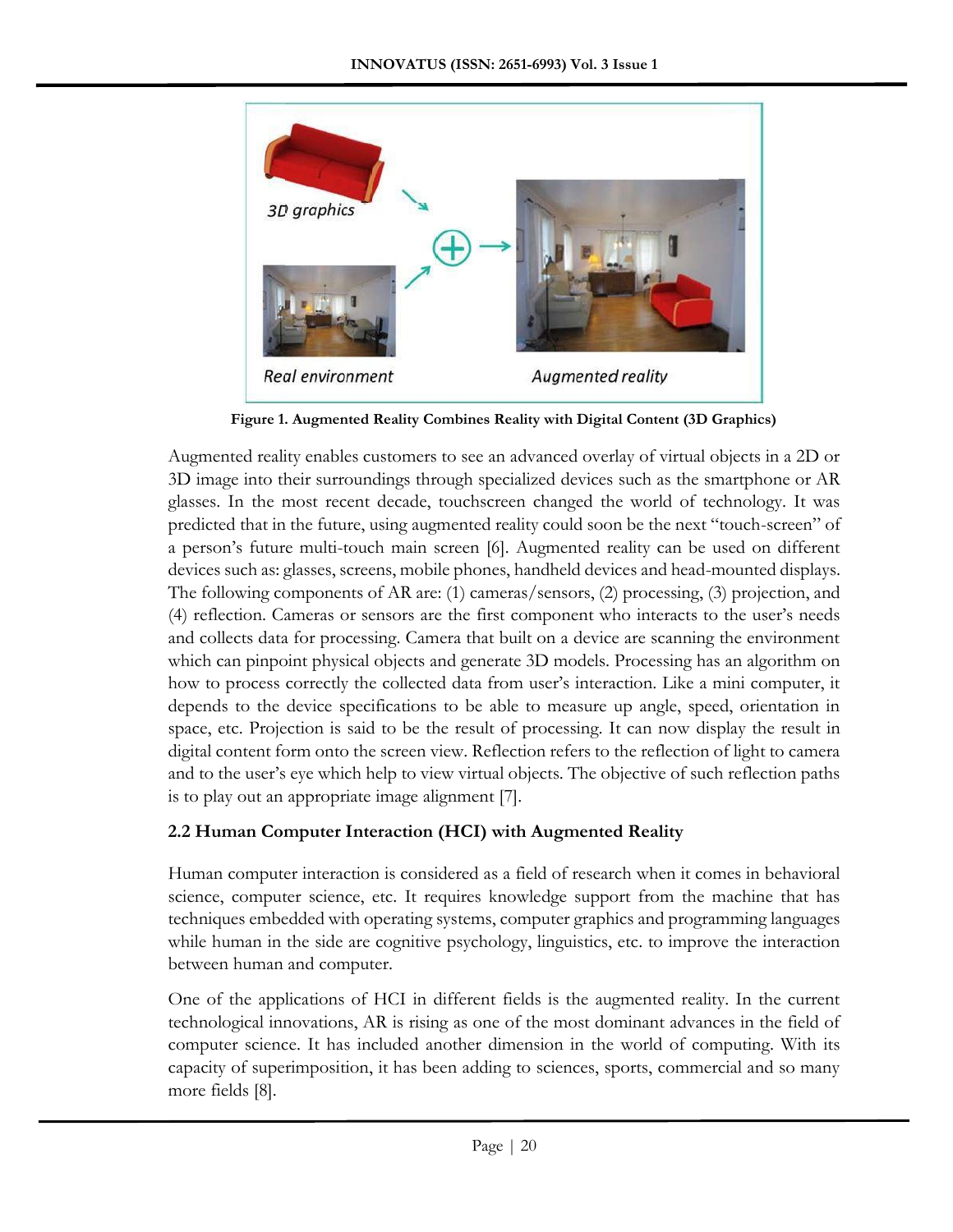An attractive technique in providing human computer interaction is by the use of hand as an input device. Utilizing of hand is likewise extremely efficient in the fact that it offers computer to be controlled with high level of freedom by means of hand motions or gestures. AR provides Interaction with a computer that allows user to interact with the virtual images using real objects in a seamless way. As shown in figure 9 is the flow of different technologies which goes from real environment to totally computer-generated virtual reality. AR supplements this present reality with virtual (computer-generated) objects that seem to exist together in a similar space as this present reality or the real world [9].



**Figure 2.** Flow from Real to Virtual Environment

# **2.3 Big Data Visualization using Augmented Reality**

Conveying data in a visual format is constantly a better method to deliver useful information. There are numerous methods how to visualize data, however, picturing an enormous amount of data has consistently been a challenge. With ongoing headways in the advancement of technology, there are numerous better approaches that have been developed when it comes representing data. Augmented reality empowers users to visualize the developing torrent of information in an interactive way. Through visualization, we can transform big data into a scene that we can investigate with our eyes. Data visualization can transform those complex theoretical data symbols into a much simpler visual concepts that we can easily understand. It is simpler to gain understanding from the data if the visualization is added into the physical world. Big data visualization can be improved if an augmented reality layer is overlaid realtime [10].

Figure 3 is a screenshot of a 3D visualization of big data using augmented reality. Based from the figure above, augmented reality stands out when it comes in data visualization embedded in a real-world environment using smart devices to gain greater insights from the data. Augmented reality has a capacity to process, improve and visualize the data with no any external distractions. Big Data can be improved if augmented reality layer is added, blended with interactive information and perspectives. Augmented reality applications are requiring bigger number of data than some other visual applications to process and visualize it in the most intuitive manner. The combination of augmented reality and big data is presently a major research point for some specialists.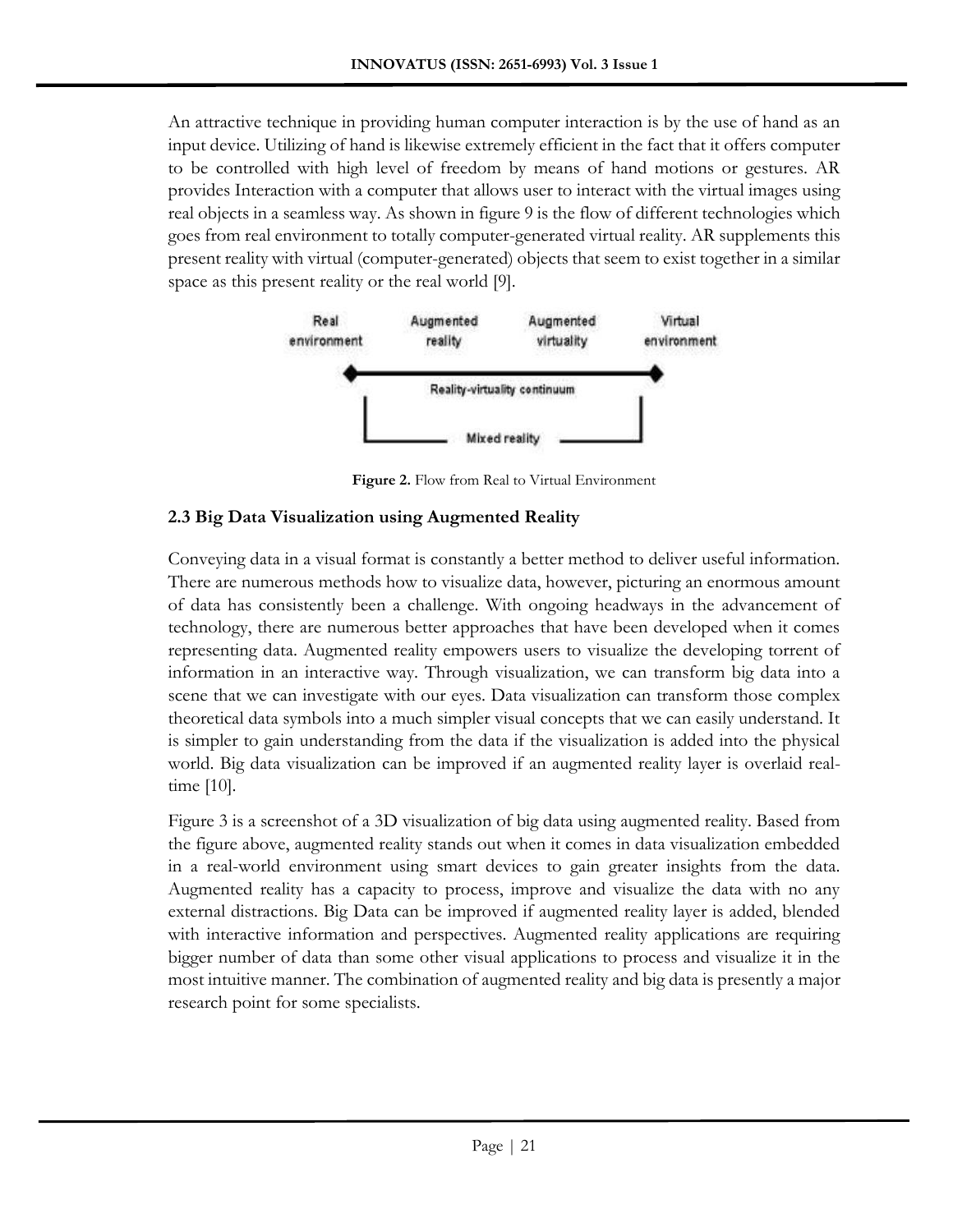

**Figure 3.** Augmented Reality Big Data 3D Visualization

## **2.4 Data Mining in Restaurant Industry**

Data mining in restaurant can identify customer patterns and behavior, examine the productivity, re-engineering the menu and for marketing promotions. Data mining has a large amount of data in which the goal is to analyze and to pick out relevant information [11]. The objective is to gather unique information sources and extract data to make good decision making. Attracting customers, maintenance and prediction are indispensable in the restaurant business. Restaurants can offer more campaigns when they are better furnished with the right tools for data mining. Large databases contain hidden patterns were the source of gaining insights to enable the restaurant to improve consumer experience, sales forecasting and guaranteeing the success of marketing promotions. Mining data allows the restaurant to understand what pertinent making better use of that information is and to make more informed and better decisions faster in real time [12].

## **2.5 Apriori Algorithm**

Apriori algorithm is an algorithm for mining frequent item sets and relevant association rules that operates on a database containing a lot of transactions brought by customers which helps to reveal buying patterns of customers, to find the groups of items that co-occur together frequently [13]. When it comes to association rule mining, apriori algorithm is the most popular algorithm used in mining frequent itemsets in data mining [11]. Apriori algorithm analyzes a dataset considering with a minimum support threshold that helps to identify individual item with a frequency greater or equal than the threshold and creates candidate datasets by combining all those items. This algorithm is useful in the process of association rule mining and it keeps track the user's behavioral data which is an indication of what items does the user normally purchase together and how frequently is done by the user [14].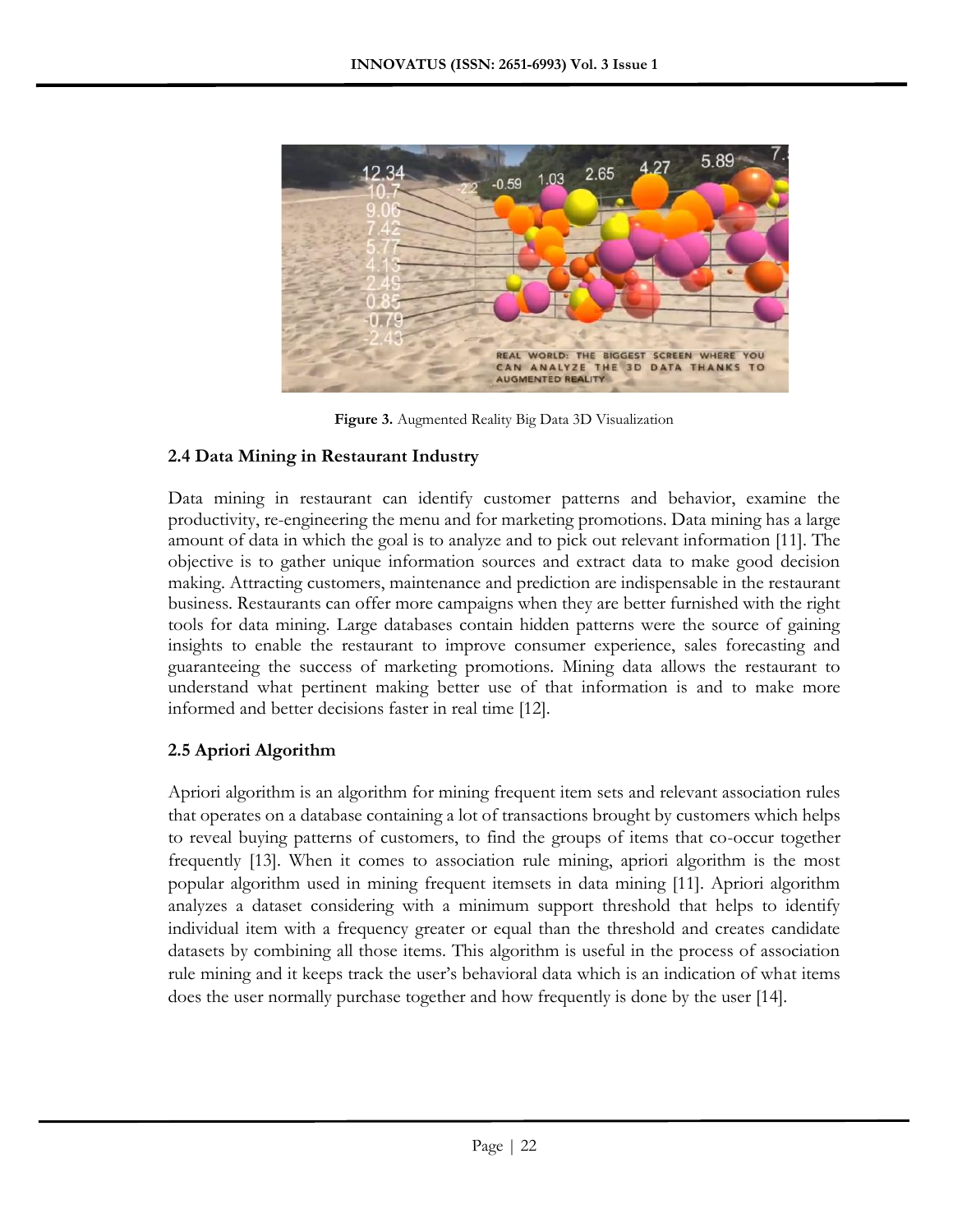

**Figure 4.** General Process of Apriori Algorithm

In figure 4 shows the bottom-up approach of extending frequent itemset of the apriori algorithm. The itemsets in the figure above are simply the table that contains support count for each item. The process of apriori algorithm can be entirely divided into two steps: (1) first apply the minimum support count to discover all frequent sets with k-items in a database, (2) then secondly, this is called self-join rule in which to find the frequent sets with  $k+1$  items with the help of frequent k-itemsets. This include checking all subsets of an itemset if it is frequent or not based from the threshold support count. The itemset will be remove from the candidate sets if the itemset is not frequent. Repeat this step again from  $k=1$  until the moment that it cannot do the self-join rule.

## **3 METHODOLOGY**

## **3.1 Sources of Data**

Sampling refers to the method of measuring a small portion of something and then making a general statement about the whole thing. Homogeneous purposive sampling was used for this study as a sampling technique. Homogeneous purposive sampling is one in which everyone in the population of the inquiry has been selected for having a shared or common characteristic [15]. In this case, the common characteristics of the respondents are customers experience when they visit and order in the café. Customers of the café was given a chance to assess the application based on their common experience in ordering.

## **3.2 Respondent's Profile**

|                    | Frequenc | Percenta | Rank |
|--------------------|----------|----------|------|
| 15 to 20 years old |          | 16.67    |      |
| 21 to 25 years old |          | 26.67    |      |
| 26 to 30 years old |          | 23.33    |      |
| 31 and above       |          | 33.33    |      |
| <b>Total</b>       | 30       | 100      |      |

**Table 1**. Frequency and Percentage Distribution of Respondents as to Age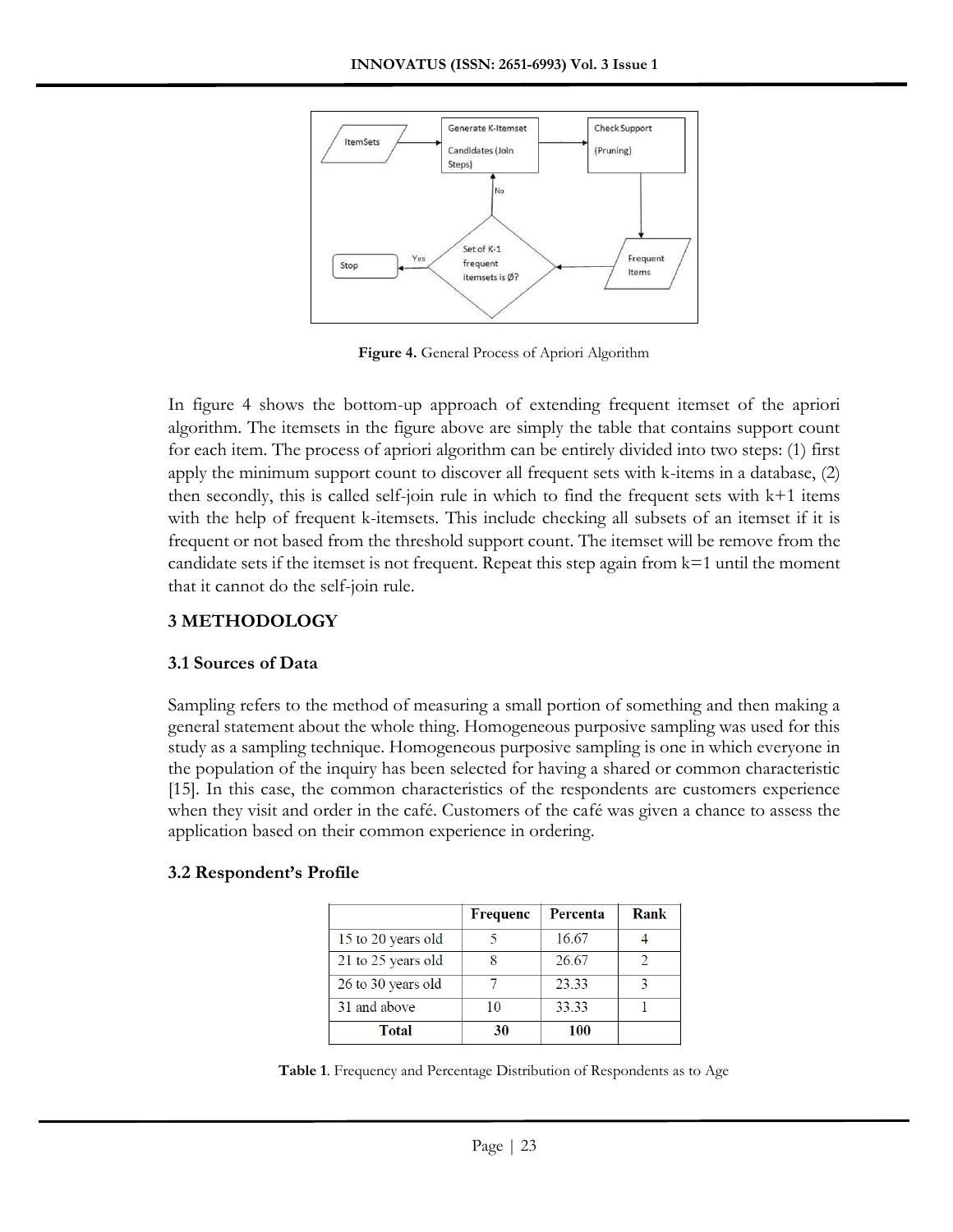| Gender       | Frequenc | Percentage | Rank |
|--------------|----------|------------|------|
|              |          | $($ %)     |      |
| Male         |          | 40.00      |      |
| Female       | 8        | 60.00      |      |
| <b>Total</b> | 30       | 100        |      |

Out of 30 respondents, majority were in the 31 and above years old with the frequency of 10 and percentage of 33.33%.

**Table 2.** Frequency and Percentage Distribution of Respondents as to Gender

The frequency and percentage distribution of respondents according to gender shows that 18 or 60% of the respondents are female. 12 or 40% of the participants are Male.

#### **3.3 Data Case Analysis**

The data collected from survey questionnaire were recorded, analyzed, interpreted and summarized using measurements such as frequency, percentage and weighted mean. These are the following descriptions on how statistical measurements applied in this study.

1. **Percentage** – this statistical measurement was used to know that ratio of distribution and translating the frequency counts for comparison. The rank of the responses will be based on the result of the percentage.

Where:

$$
p=\frac{f}{n}\times 100
$$

 $p =$  percentage  $f = frequency$  $n =$  total number of respondents

2. **Weighted Mean** - this statistical technique was used to weigh the answers of the respondents pertaining to every question that was asked on the survey questionnaire except from the respondent's profile.

$$
\sum = \frac{fx}{n}
$$

Where:

 $f = frequency$ 

 $x =$  corresponding verbal interpretation

 $n =$  total number of respondents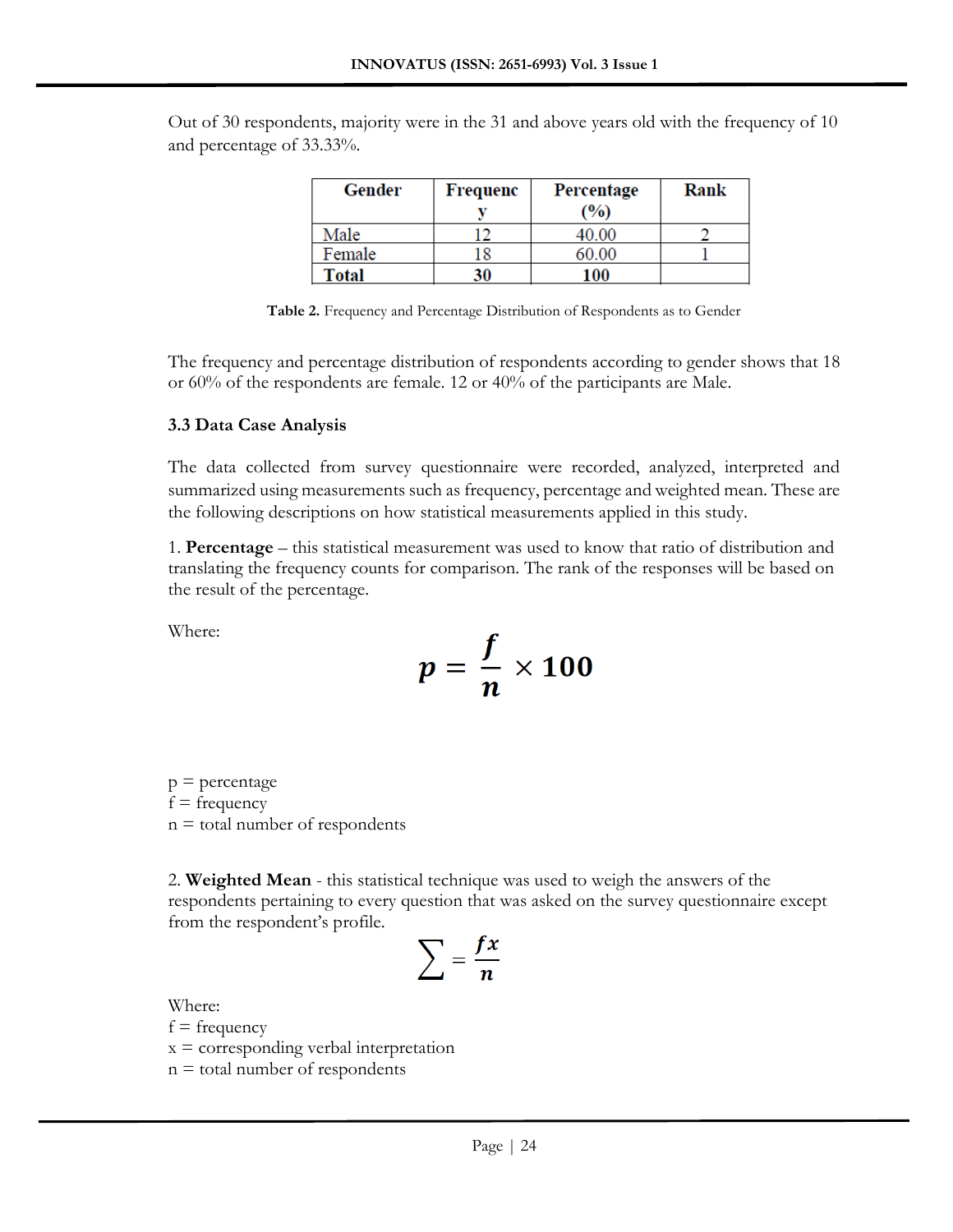#### **4 RESULTS AND DISCUSSION**

1. The issues and/or challenges encountered by the respondents in ordering meal that affects customer experience.

Among all the issues and/or challenges encountered by the respondents in ordering meal, there are two which ranked as first with a percentage of 22.95%: first (1) is the image of food in paper-based menu is different from the reality when the meal served to customers; and (2) taking long time standing on the queue to order. It has happened to every customer in all times that they saw a tasty meal in the paper-based menu, but then, when the meal was served, the meal does not look like in the picture presented on the paper-based menu. Also, taking long time standing on the queue gives damage on the customer's view on the restaurant's brand. Next in the list of issues and/or challenges encountered in ordering meals is lacking of knowledge on other meals so they order same dishes again with a percentage of 13.93%. Ranked third is due to the large number of dishes on the paper-based menu, it consumes time in selecting food with a percentage of 13.11%. Fourth is having no idea about the restaurant's best menu pairings and which food are the most being sold with a percentage of 12.30%. Fifth ranked is lack of understanding on the primary ingredients of the meal so that customer will know if the meal is appropriate or good to his/her health. And lastly, the sixth ranked is an incomplete served orders caused by misunderstanding of the waiter in writing orders that might be turned into wrong or incomplete orders.

2. The features of the developed software that can address the issues and/or challenges identified in ordering meals.

2.1 Using augmented reality technology, meals are viewed in a 3D object form and added to the physical environment using the camera of the tablet device to view dishes in a real size and shape.

2.2 It provides information about the primary ingredients, time preparation, and list of best seller menu meals derived from analytics. The application provides data visualization using bar graphs for the ranking of meals to know the highest number of dishes being sold in the café.

2.3 Enable to determine the availability of each meals. The application can analyze and determine if there was an insufficient ingredient for each meal from inventory that would tell to customers if it's available or not before they proceed to order.

2.4 The application can analyze frequent bought meals that co-occur together with the help of apriori algorithm to suggest or recommend some menu items while browsing foods in the application. Each food has other suggestion which customer might consider or prefer to order.

2.5 It can place orders using the augmented reality application which will then be sent directly to the kitchen screen display in real-time.

3. The respondents' level of acceptance on the developed software.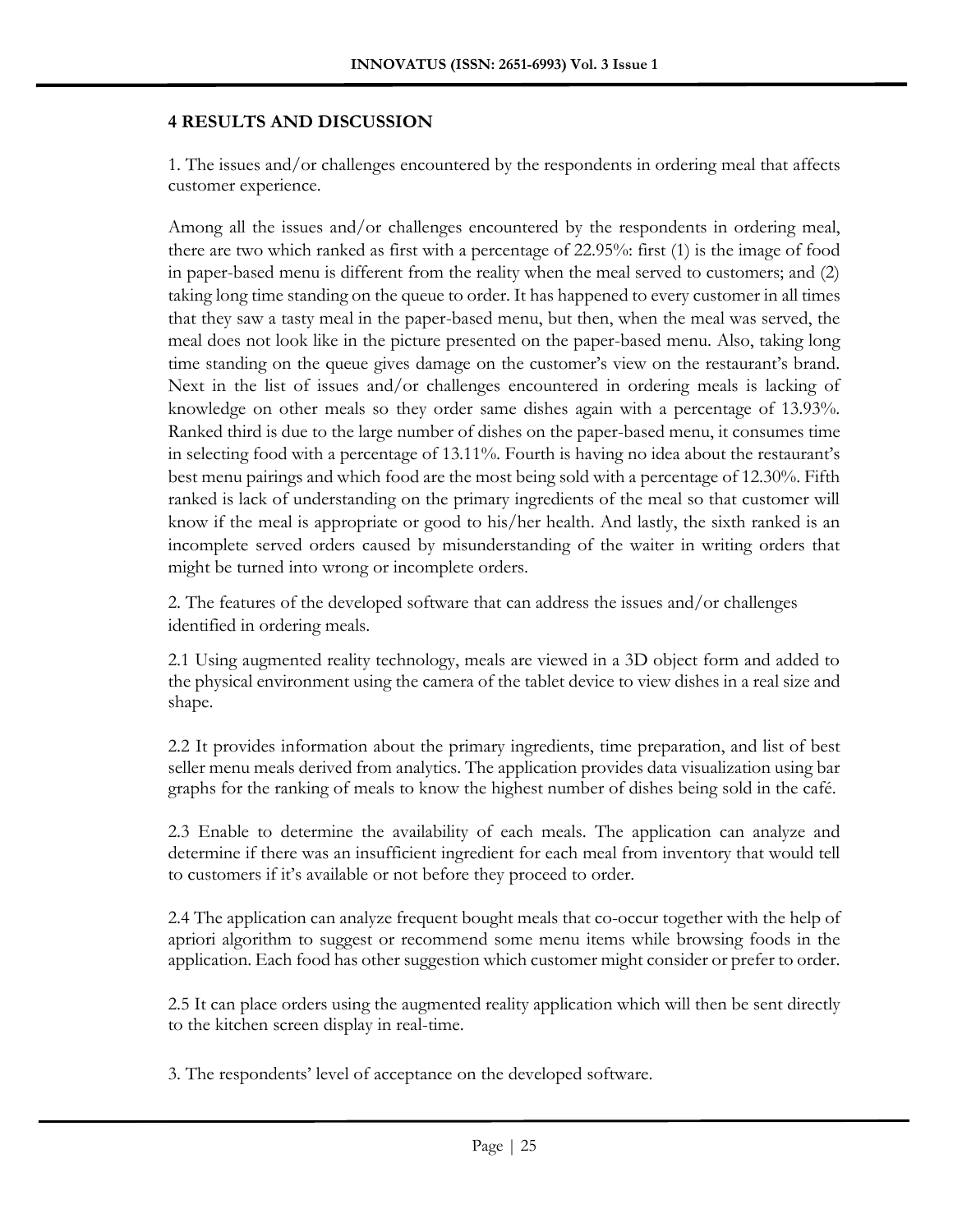For the Effectiveness of the application system, it has gathered an overall weighted mean of 4.56 that has a verbal interpretation of Highly Acceptable while the category of Efficiency gathered an overall weighted mean of 4.61 which corresponds to the verbal interpretation of Highly Acceptable. Lastly, the computed overall weighted mean on the category of Satisfaction was 4.60 which corresponds to a verbal interpretation of Highly Acceptable. The overall weighted mean of all categories was 4.59 and that has a verbal interpretation of Highly Acceptable.

4. Suggestions offered by the respondents to improve the developed software.

The respondents have given the freedom to give suggestions for the further improvement of the developed system and such suggestion are (1) customers can tag each dish to leave comments so that whenever new customer visits that restaurant can find those tags. It gives idea about all the reviews and feedbacks about each dish and this suggestion ranked 1st and has a frequency of 20 and a percentage of 66.67. (2) Meal suggestion based from temperature, weather and date and time placed as 3rd rank and has a frequency of 11 and a percentage of 36.67. (3) Can support credit or debit card transaction and this became the 2nd in the rank and has a frequency of 16 and a percentage of 53.33. (4) Can provide video promotion of the food inside of the application and (5) can provide mini game/s (related to the café) in the application to kill waiting time were both ranked as 4.5 having a frequency of 1 and a percentage of 3.33.

## **5 CONCLUSIONS/RECOMMENDATIONS**

1. The proponent concluded that the two most challenging issues when it comes in ordering meal that affects their dining experience were the actual figure of meal in reality is different from the image presented in paper-based menu and taking long time standing on the queue to order meal and waiting; the first (1) recommendation of the proponent is that the restaurant should have the ability to provide a consistent and manageable positive expectation of their customers when it comes presenting their meals on a paper-based menu. By this, the proponent recommends the integration of technology where restaurant should prepare their customers visually by implementing a digital menu that will improve customer's expectation to eliminate portion or size issues that subconsciously connected to pricing. The proponent also suggests that the restaurant should utilize Customer Experience Management (CEM) where a strategy of tracking every interaction between customer and the restaurant to know customers' lifecycle pattern; and, the second (2) recommendation of the proponent is that the restaurant should implement a queue management strategy that will help their customer's desire to conserve their time and effort.

2. As for the features of the developed software, the proponent also recommends that the developed software should perform according to its needed specification to properly work and eliminate technical issues.

3. The developed software was perceived to be highly acceptable by the respondents. But the proponent recommends the use of the developed application system as it addresses the issues and/or challenges of the respondents in ordering meals, to have an application that will improve customers experience.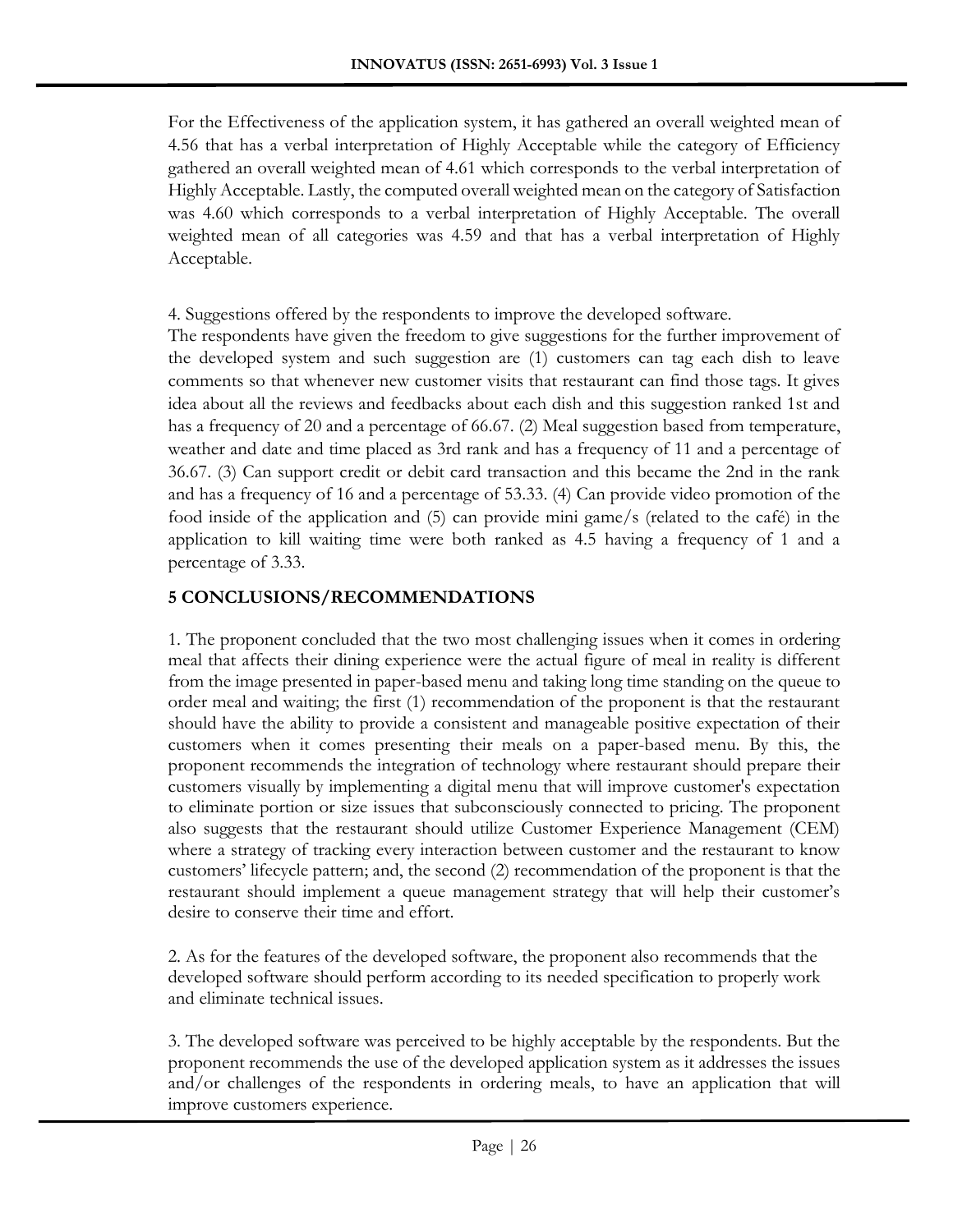4. The proponent recommends to adapt the suggested improvements for "Augmented Reality Ordering System with Data Analytics to Support Decision Making in Restaurant Chains" such as the tagging of each dish feature to leave comments, and to improve the developed software by making it more user-friendly.

#### **REFERENCES:**

[1]

|        | Carlin, S. 2018. How Restaurants Can Personalize the Customer Experience. Retrieved March 7, 2019<br>from https://www.fsrmagazine.com/expert-takes/how-restaurants-can-personalize-customer-experience.                                                                                                                                                          |
|--------|------------------------------------------------------------------------------------------------------------------------------------------------------------------------------------------------------------------------------------------------------------------------------------------------------------------------------------------------------------------|
| $[2]$  | Forbes Insight. 2016. Data Elevates the Customer Experience. Retrieved March 12, 2019 from<br>https://www.forbes.com/article/dataelevatesthecustomerexperience?=                                                                                                                                                                                                 |
| $[3]$  | Hotjar. 2019. Understanding Customer Experience. Retrieved March 12, 2019 from<br>https://www.hotjar.com/customer-experience.                                                                                                                                                                                                                                    |
| $[4]$  | Hemmer, M. 2016. Augmented Reality 101 - A Dummy's Guide to AR. Retrieved March 13, 2019 from<br>http://ccrma.stanford.edu/~jos/bayes/bayes.html                                                                                                                                                                                                                 |
| $[5]$  | Siltanen, S. 2012. Theory and Applications of Marker-Based Augmented Reality. Finland: VTT Technical<br>Research Centre of Finland.                                                                                                                                                                                                                              |
| $[6]$  | Evans, B. 2016. Videos of the Future. Retrieved April 2, 2019 from https://www.ben-<br>evans.com/benedictevans/2016/7/26/videos-of-the-future                                                                                                                                                                                                                    |
| $[7]$  | ThinkMobiles. 2019. Augmented Reality in Furniture. Retrieved April 2, 2019 from<br>https://thinkmobiles.com/blog/augmented-reality-furniture/                                                                                                                                                                                                                   |
| [8]    | Briseria, A., & Rao, A. 2016. Human Computer Interface-Augmented Reality. International Journal of<br>Engineering Science and Computing, 2594-2594. Retrieved April 6, 2019 from<br>http://ijesc.org/upload/1ab1662c4e405437470f59912c5f4                                                                                                                        |
| $[9]$  | a54.Human%20Computer%20InterfaceAugmented%20Reality.pdf<br>Krevelen, D., W., F., & Poelman, R. 2010. A Survey of Augmented Reality Technologies, Applications<br>and Limitations. The International Journal of Virtual Reality, 9(2), 1-15. Retrieved April 15, 2019 from<br>http://citeseerx.ist.psu.edu/viewdoc/download?doi=10.1.1.454.8190&rep=rep1&type=pdf |
| $[10]$ | Bermejo, C., Huang, Z., Braud, T., & Hui, P. 2017. When Augmented Reality meets Big Data. Retrived<br>April 23, 2019 from https://www.researchgate.net/publication/317576691_W<br>hen_Augmented_Reality_meets_Big_Data                                                                                                                                           |
| $[11]$ | Bansal, D., & Bhambu, L. (2013). Execution of APRIORI Algorithm of Data Mining Directed Towards<br>Tumultuous Crimes Concerning Women. International Journal of Advanced Research in Computer<br>Science and Software Engineering, 3(9), 54-60. Retrieved May 6, 2019 from<br>https://pdfs.semanticscholar.org/bd3f/b609751761decf3cd767<br>71d05a36cf1080ec.pdf |
| $[12]$ | Kira. 2019. Why Your Restaurant Business Needs A Data Mining Solution. Retrieved June 2, 2019 from<br>https://blog.mirus.com/why-your-restaurant-business-needs-a-data-mining-solution                                                                                                                                                                           |
| $[13]$ | Hackerearth Blog. 2017. A Beginner's Tutorial on the Apriori Algorithm in Data Mining with R<br>Implementation. Retrieved from https://www.hackerearth.com/blog/developers/beginners-tutorial-<br>apriori-algorithm-data-mining-r-implementation                                                                                                                 |
| 14]    | Sanz, D. S., & Agrawal, A. 2014. Automated Menu Recommendation System Based on Past Preferences.<br>International Journal of Advanced Computer Science and Applications, 5(7), 74-77. Retrieved from<br>https://thesai.org/Downloads/Volume5No7/Paper_11-Automat                                                                                                 |
| $[15]$ | ed_menu_recommendation_system_based_on_past_preferences.pdf<br>Ashley Crossman., (2018). Understanding Purposive Sampling: An Overview of the Method and Its<br>Applications. Retrieved October 3, 2019 from https://www.thoughtco.com/purposive-sampling-<br>3026727                                                                                            |